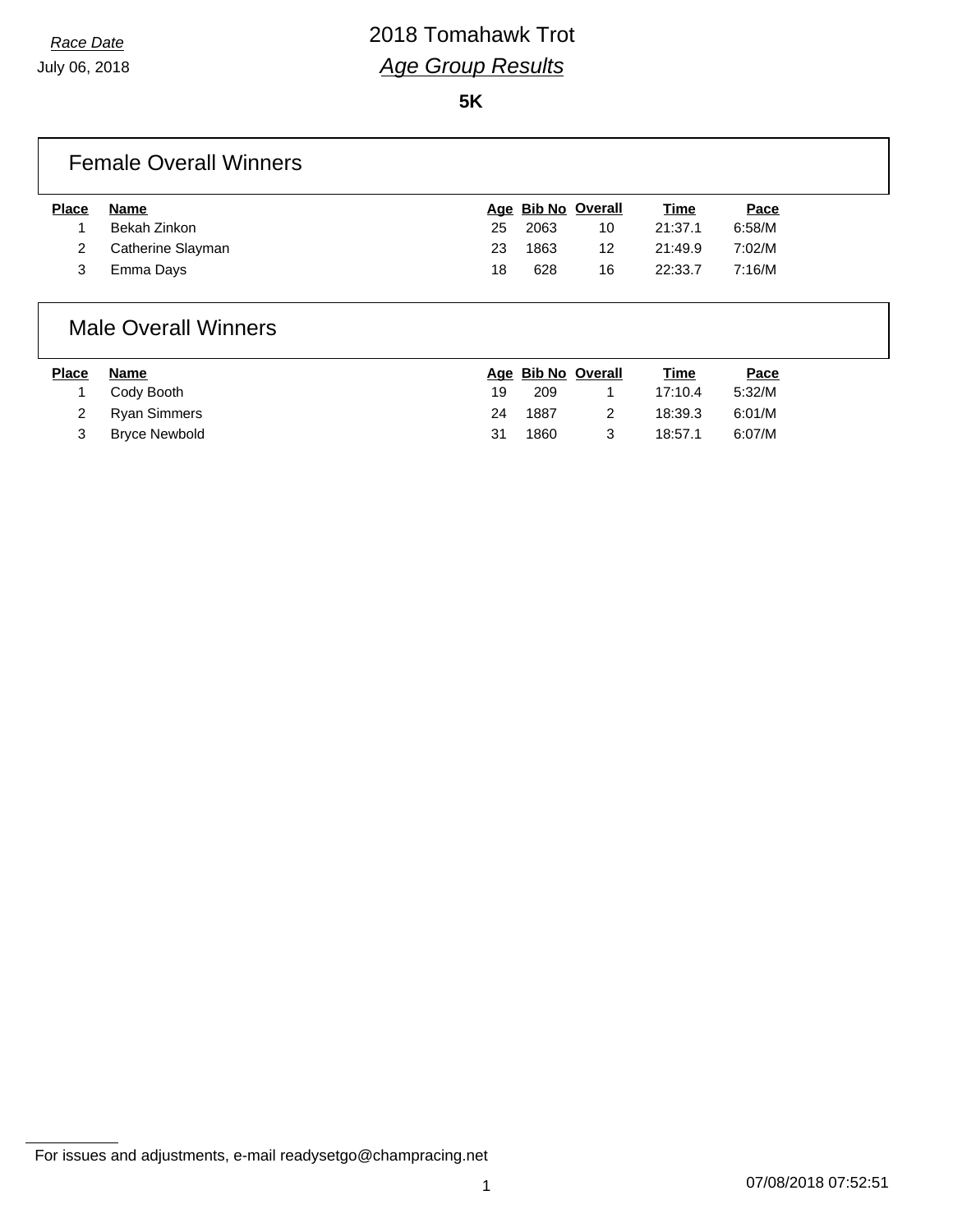**5K**

#### Female 19 and Under

| <b>Place</b>   | <b>Name</b>           | Age |      | <b>Bib No Overall</b> | Time    | Pace    |
|----------------|-----------------------|-----|------|-----------------------|---------|---------|
| 1              | Alisha Shaw           | 14  | 1784 | 25                    | 23:45.7 | 7:40/M  |
| $\overline{2}$ | Lora Shaw             | 11  | 1772 | 34                    | 25:11.8 | 8:07/M  |
| 3              | Brianna Richardson    | 10  | 307  | 43                    | 26:37.2 | 8:35/M  |
| 4              | Izzy Patterson        | 14  | 1827 | 47                    | 26:59.7 | 8:42/M  |
| 5              | Cari Anderson         | 14  | 1619 | 48                    | 27:02.1 | 8:43/M  |
| 6              | <b>Hailey Harshey</b> | 15  | 22   | 51                    | 27:22.3 | 8:50/M  |
| 7              | Vanessa Shaw          | 16  | 1748 | 66                    | 29:44.5 | 9:35/M  |
| 8              | Ava Cummings          | 8   | 77   | 69                    | 30:11.8 | 9:44/M  |
| 9              | Jordyn Carpenter      | 11  | 1424 | 72                    | 30:23.1 | 9:48/M  |
| 10             | Ellie McPeek          | 14  | 98   | 89                    | 32:55.0 | 10:37/M |
| 11             | Gabriella Richardson  | 8   | 92   | 106                   | 37:14.1 | 12:01/M |
| 12             | Shannon Regula        | 19  | 1808 | 112                   | 38:33.1 | 12:26/M |
|                |                       |     |      |                       |         |         |

## Male 19 and Under

| <b>Place</b> | <b>Name</b>          | Age | <b>Bib No Overall</b> |     | <u>Time</u> | Pace    |
|--------------|----------------------|-----|-----------------------|-----|-------------|---------|
| 1            | Trevor Hawkins       | 16  | 1220                  | 5   | 19:50.2     | 6:24/M  |
| 2            | Gavin Reed           | 15  | 1837                  | 11  | 21:42.4     | 7:00/M  |
| 3            | Derrick Dunlap       | 16  | 1                     | 13  | 22:03.5     | 7:07/M  |
| 4            | Jay Miller           | 15  | 1690                  | 14  | 22:04.6     | 7:07/M  |
| 5            | Gage Woods           | 12  | 1241                  | 18  | 22:47.3     | 7:21/M  |
| 6            | Xander Heil          | 13  | 1510                  | 21  | 23:12.0     | 7:29/M  |
| 7            | Hunter Albright      | 13  | 108                   | 24  | 23:35.6     | 7:36/M  |
| 8            | Tristan Salamon      | 15  | 212                   | 28  | 24:23.5     | 7:52/M  |
| 9            | <b>Ashton Truex</b>  | 14  | 292                   | 29  | 24:42.2     | 7:58/M  |
| 10           | <b>Blake Tedrick</b> | 12  | 299                   | 31  | 24:53.4     | 8:02/M  |
| 11           | Nicholas Haga        | 19  | 1881                  | 49  | 27:04.7     | 8:44/M  |
| 12           | <b>Robert McGill</b> | 1   | 118                   | 61  | 28:46.0     | 9:17/M  |
| 13           | Ty Myers             | 16  | 245                   | 67  | 29:44.9     | 9:35/M  |
| 14           | Casey Cray           | 15  | 275                   | 74  | 30:44.0     | 9:55/M  |
| 15           | Parker Quillin       | 13  | 1800                  | 75  | 30:44.5     | 9:55/M  |
| 16           | Jacob Mcmasters      | 10  | 1542                  | 105 | 37:07.7     | 11:58/M |

## Female 20 to 29

| <b>Place</b> | Name                    |    | Age Bib No Overall |    | Time    | Pace   |
|--------------|-------------------------|----|--------------------|----|---------|--------|
|              | <b>Brittany Gunther</b> | 28 | 2047               | 36 | 25:33.9 | 8:15/M |
|              | Cassie Glazer           | 24 | 1727               | 39 | 26:07.4 | 8:25/M |
|              | Jessica Doane           | 27 | 404                | 42 | 26:33.6 | 8:34/M |
| 4            | Hannah Smith            | 27 | 511                | 46 | 26:44.0 | 8:37/M |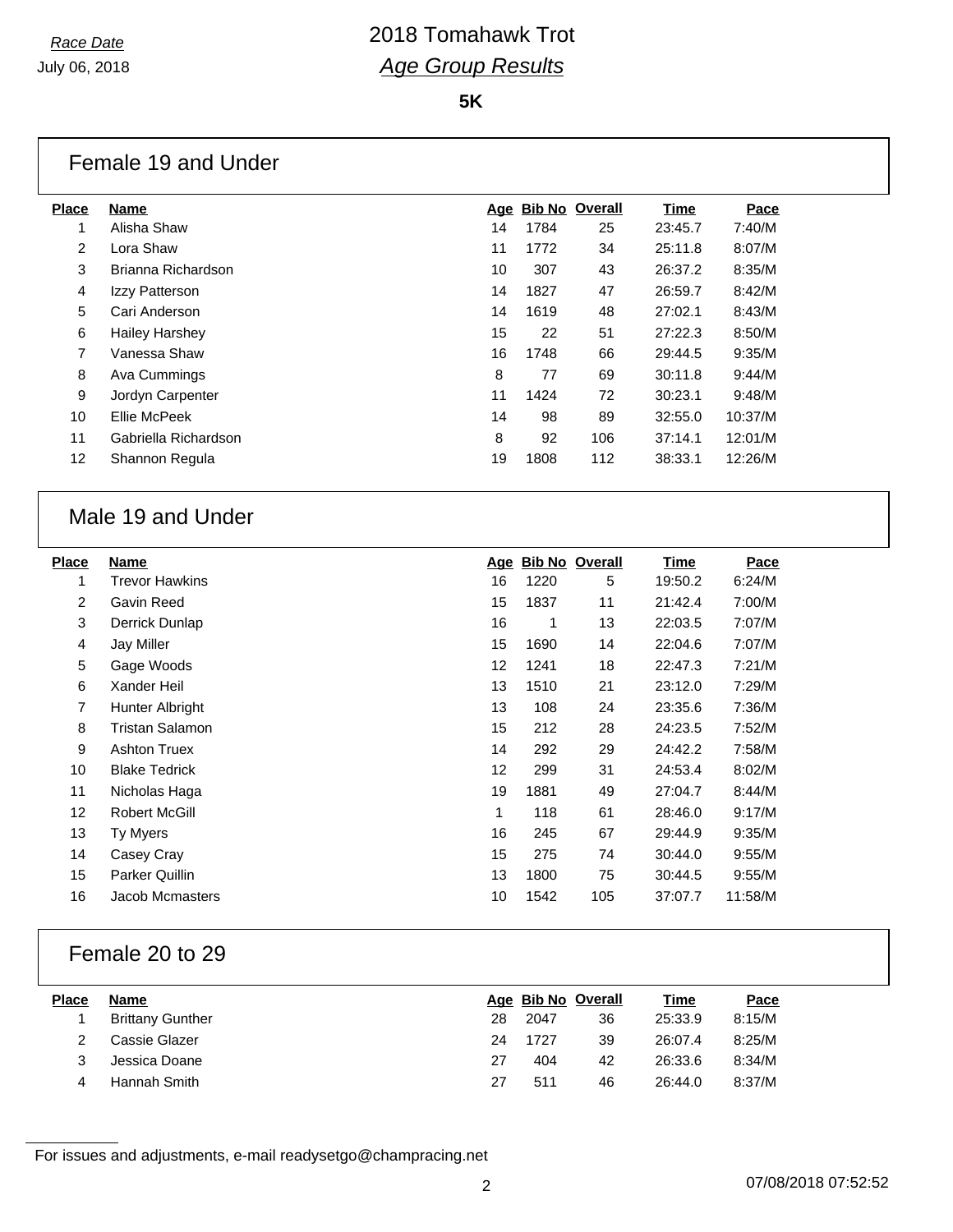**5K**

#### Female 20 to 29

| <b>Place</b> | Name                   |    |      | Age Bib No Overall | <b>Time</b> | Pace    |
|--------------|------------------------|----|------|--------------------|-------------|---------|
| 5            | Alexa Putt             | 20 | 253  | 64                 | 29:11.3     | 9:25/M  |
| 6            | <b>Holly Cloward</b>   | 27 | 200  | 78                 | 31:15.4     | 10:05/M |
| 7            | Sarah Eggerton         | 29 | 142  | 80                 | 31:29.9     | 10:09/M |
| 8            | Karis Bolden           | 20 | 96   | 84                 | 32:28.0     | 10:28/M |
| 9            | Hannah Haga            | 20 | 2062 | 87                 | 32:47.5     | 10:35/M |
| 10           | Eliza Days             | 20 | 396  | 94                 | 33:52.6     | 10:55/M |
| 11           | Kayla Border           | 27 | 2004 | 96                 | 34:43.4     | 11:12/M |
| 12           | Danielle Henry         | 29 | 2049 | 98                 | 35:09.9     | 11:20/M |
| 13           | <b>Shirley Burnenn</b> | 26 | 134  | 123                | 44:18.0     | 14:17/M |
| 14           | <b>Tiffany Hunka</b>   | 26 | 1848 | 126                | 49:52.3     | 16:05/M |
|              |                        |    |      |                    |             |         |

## Male 20 to 29

| Name                 |    |      |     | Time               | Pace    |
|----------------------|----|------|-----|--------------------|---------|
| Andy Krocker         | 28 | 1399 |     | 20:33.8            | 6:38/M  |
| Wayne Garabrandt     | 29 | 111  | 40  | 26:11.7            | 8:27/M  |
| Aaron Corrigan       | 26 | 1185 | 41  | 26:19.3            | 8:29/M  |
| <b>Tyler Stewart</b> | 21 | 237  | 54  | 27:31.7            | 8:53/M  |
| Nicholas Border      | 29 | 2014 | 63  | 29:07.4            | 9:24/M  |
| Andy Couts           | 20 | 151  | 85  | 32:33.0            | 10:30/M |
| Tobie Myers          | 20 | 249  | 86  | 32:33.7            | 10:30/M |
| jeremy slasor        | 26 | 1364 | 101 | 35:43.5            | 11:31/M |
| clint albrecht       | 20 | 1813 | 113 | 38:33.3            | 12:26/M |
|                      |    |      |     | Age Bib No Overall |         |

## Female 30 to 39

| <b>Place</b>      | <b>Name</b>         | Age | Bib No | Overall | Time    | Pace    |
|-------------------|---------------------|-----|--------|---------|---------|---------|
| 1                 | Ellen Mann          | 37  | 1569   | 17      | 22:37.3 | 7:18/M  |
| 2                 | Ashley Newbold      | 33  | 1854   | 19      | 22:49.0 | 7:22/M  |
| 3                 | Sarah Donley        | 35  | 397    | 23      | 23:21.9 | 7:32/M  |
| 4                 | <b>Haley McPeek</b> | 32  | 1885   | 30      | 24:53.3 | 8:02/M  |
| 5                 | Lauren Castello     | 31  | 1670   | 38      | 25:42.5 | 8:17/M  |
| 6                 | Richelle Richardson | 33  | 310    | 45      | 26:37.8 | 8:35/M  |
| 7                 | Jodi Miller         | 35  | 1866   | 58      | 28:02.8 | 9:03/M  |
| 8                 | Rachelle Braun      | 36  | 612    | 70      | 30:13.1 | 9:45/M  |
| 9                 | <b>Bre Angel</b>    | 37  | 685    | 79      | 31:15.6 | 10:05/M |
| 10                | Autumn McCray       | 39  | 1740   | 82      | 31:41.7 | 10:13/M |
| 11                | Rachel Cummings     | 31  | 177    | 92      | 33:45.3 | 10:53/M |
| $12 \overline{ }$ | Jennifer Sugalski   | 39  | 1786   | 95      | 34:22.7 | 11:05/M |
| 13                | Jennine Watson      | 32  | 30     | 99      | 35:10.2 | 11:21/M |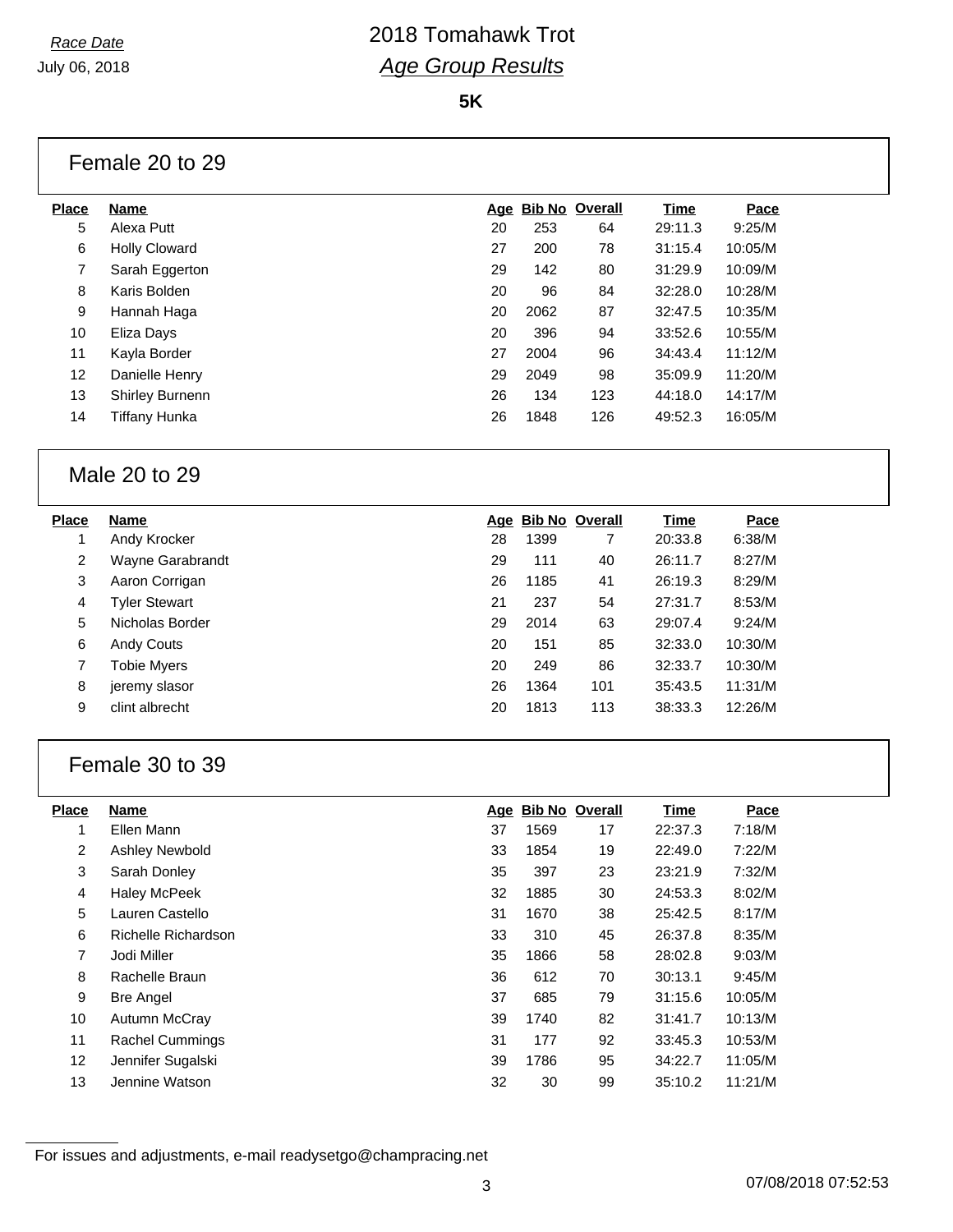**5K**

|              | Female 30 to 39 |    |      |                    |             |         |  |
|--------------|-----------------|----|------|--------------------|-------------|---------|--|
| <b>Place</b> | <b>Name</b>     |    |      | Age Bib No Overall | <b>Time</b> | Pace    |  |
| 14           | Carrie Collins  | 38 | 248  | 100                | 35:29.2     | 11:27/M |  |
| 15           | Samantha Reed   | 38 | 1836 | 104                | 37:03.1     | 11:57/M |  |
| 16           | Jill Bickford   | 37 | 1640 | 118                | 40:38.5     | 13:06/M |  |
| 17           | Beth Goodwin    | 37 | 1802 | 119                | 40:39.2     | 13:07/M |  |
| 18           | Jennifer Lynch  | 35 | 635  | 122                | 44:15.5     | 14:16/M |  |

#### Male 30 to 39

| Time<br>Pace       |
|--------------------|
| 6:36/M<br>20:27.5  |
| 7:13/M<br>22:21.8  |
| 8:07/M<br>25:10.6  |
| 8:17/M<br>25:42.3  |
| 9:08/M<br>28:20.8  |
| 9:50/M<br>30:30.4  |
| 10:36/M<br>32:51.8 |
| 14:12/M<br>44:02.8 |
|                    |

## Female 40 to 49

| <b>Place</b> | Name              |    | Age Bib No Overall |     | Time    | Pace    |
|--------------|-------------------|----|--------------------|-----|---------|---------|
|              | Sandy Himes       | 49 | 46                 | 20  | 23:00.2 | 7:25/M  |
| 2            | Kelly Bolden      | 49 | 294                | 35  | 25:15.1 | 8:09/M  |
| 3            | Stephanie Johnson | 44 | 1818               | 55  | 27:32.4 | 8:53/M  |
| 4            | Ellen Rogers      | 43 | 25                 | 59  | 28:10.5 | 9:05/M  |
| 5            | Susan Speedy      | 43 | 2021               | 71  | 30:15.0 | 9:45/M  |
| 6            | Denise Tedrick    | 49 | 464                | 83  | 32:22.7 | 10:26/M |
|              | Jan Borzi         | 47 | 1526               | 107 | 37:18.4 | 12:02/M |
| 8            | Stephenie Wilson  | 48 | 1442               | 117 | 39:09.7 | 12:38/M |

## Male 40 to 49

| <b>Place</b> | <b>Name</b>         |    |      | Age Bib No Overall | Time    | Pace    |
|--------------|---------------------|----|------|--------------------|---------|---------|
|              | Micha Brownstein    | 41 | 1000 | 4                  | 19:29.4 | 6:17/M  |
|              | Frederick VanPatten | 46 | 246  | 8                  | 20:55.9 | 6:45/M  |
|              | Carl Kondracm       | 46 | 602  | 9                  | 21:16.9 | 6:52/M  |
| 4            | Erik Mann           | 44 | 1607 | 53                 | 27:30.8 | 8:52/M  |
| 5            | Scott Susalski      | 47 | 247  | 56                 | 27:38.1 | 8:55/M  |
| 6            | Jason Miller        | 45 | 392  | 102                | 35:47.0 | 11:33/M |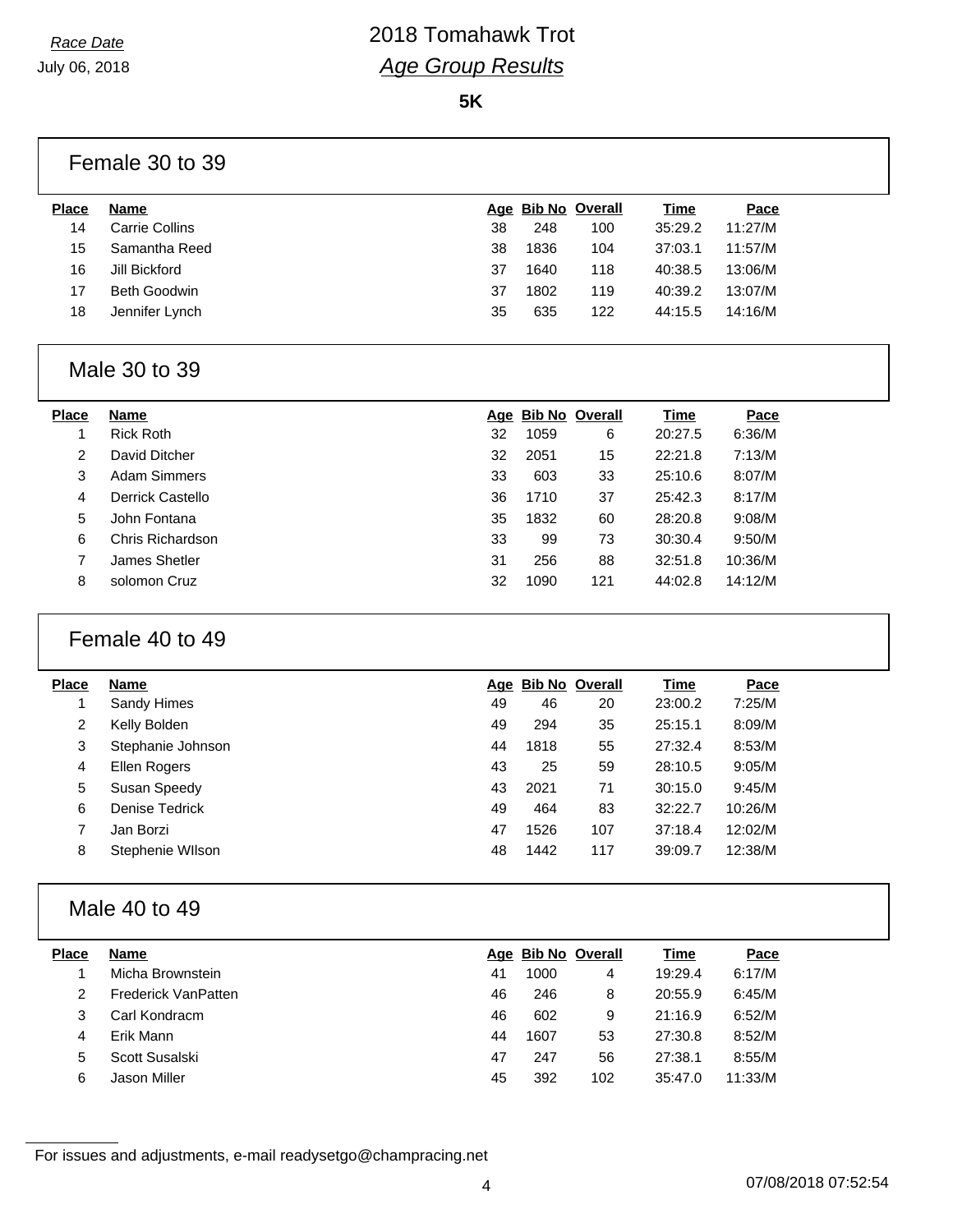July 06, 2018

# *Race Date* 2018 Tomahawk Trot *Age Group Results*

**5K**

|                | Male 40 to 49            |    |      |                    |             |         |
|----------------|--------------------------|----|------|--------------------|-------------|---------|
| <b>Place</b>   | <b>Name</b>              |    |      | Age Bib No Overall | <b>Time</b> | Pace    |
| $\overline{7}$ | Jason Reed               | 40 | 1839 | 109                | 37:53.2     | 12:13/M |
|                | Female 50 to 59          |    |      |                    |             |         |
| <b>Place</b>   | <b>Name</b>              |    |      | Age Bib No Overall | Time        | Pace    |
| 1              | Julianne Hochstetler     | 55 | 1137 | 52                 | 27:29.6     | 8:52/M  |
| 2              | Carol Murphy             | 56 | 1100 | 57                 | 27:44.2     | 8:57/M  |
| 3              | Anne Gunther             | 53 | 2042 | 76                 | 30:51.0     | 9:57/M  |
| 4              | Mary Long                | 51 | 1871 | 77                 | 30:54.0     | 9:58/M  |
| 5              | Diana Morello            | 52 | 1463 | 81                 | 31:40.0     | 10:13/M |
| 6              | Connie Days              | 54 | 651  | 93                 | 33:52.6     | 10:55/M |
| 7              | <b>Wendy Gray</b>        | 53 | 308  | 97                 | 34:50.7     | 11:14/M |
| 8              | Joanda Everhart          | 51 | 2010 | 103                | 36:17.6     | 11:42/M |
| 9              | <b>Christine Milburn</b> | 57 | 1879 | 108                | 37:34.8     | 12:07/M |
| 10             | Judy Fickey              | 55 | 2058 | 115                | 38:48.9     | 12:31/M |
| 11             | Laurie Keffer            | 54 | 1623 | 127                | 50:00.9     | 16:08/M |
| 12             | Jen Horner               | 56 | 1842 | 128                | 50:03.3     | 16:09/M |
|                | Male 50 to 59            |    |      |                    |             |         |
| <b>Place</b>   | <b>Name</b>              |    |      | Age Bib No Overall | <b>Time</b> | Pace    |
| 1              | Jerry Rinehart           | 57 | 204  | 22                 | 23:17.8     | 7:31/M  |
| 2              | Jim Krocker              | 56 | 1392 | 32                 | 24:57.8     | 8:03/M  |
| 3              | John Milburn             | 57 | 1874 | 44                 | 26:37.2     | 8:35/M  |
| 4              | Rick Slayman             | 55 | 1862 | 50                 | 27:19.6     | 8:49/M  |
| 5              | Rodney Days              | 52 | 241  | 65                 | 29:27.4     | 9:30/M  |
| 6              | Jeff Long                | 57 | 1872 | 68                 | 29:48.3     | 9:37/M  |
| 7              | Doug Krocker             | 57 | 28   | 110                | 38:02.1     | 12:16/M |
| 8              | <b>Bob Viereck</b>       | 51 | 1815 | 111                | 38:32.2     | 12:26/M |
| 9              | jerry regula             | 52 | 1809 | 114                | 38:33.8     | 12:26/M |
|                | Female 60 to 69          |    |      |                    |             |         |
| <b>Place</b>   | <b>Name</b>              |    |      | Age Bib No Overall | <b>Time</b> | Pace    |
| $\mathbf{1}$   | <b>Cheryl Staley</b>     | 60 | 1835 | 91                 | 33:19.2     | 10:45/M |
| 2              | Jennifer Emch            | 69 | 1715 | 116                | 39:05.4     | 12:36/M |
| 3              | Marcie Smith             | 64 | 1850 | 125                | 49:02.5     | 15:49/M |

Rebecca Page 62 653 129 58:41.0 18:56/M